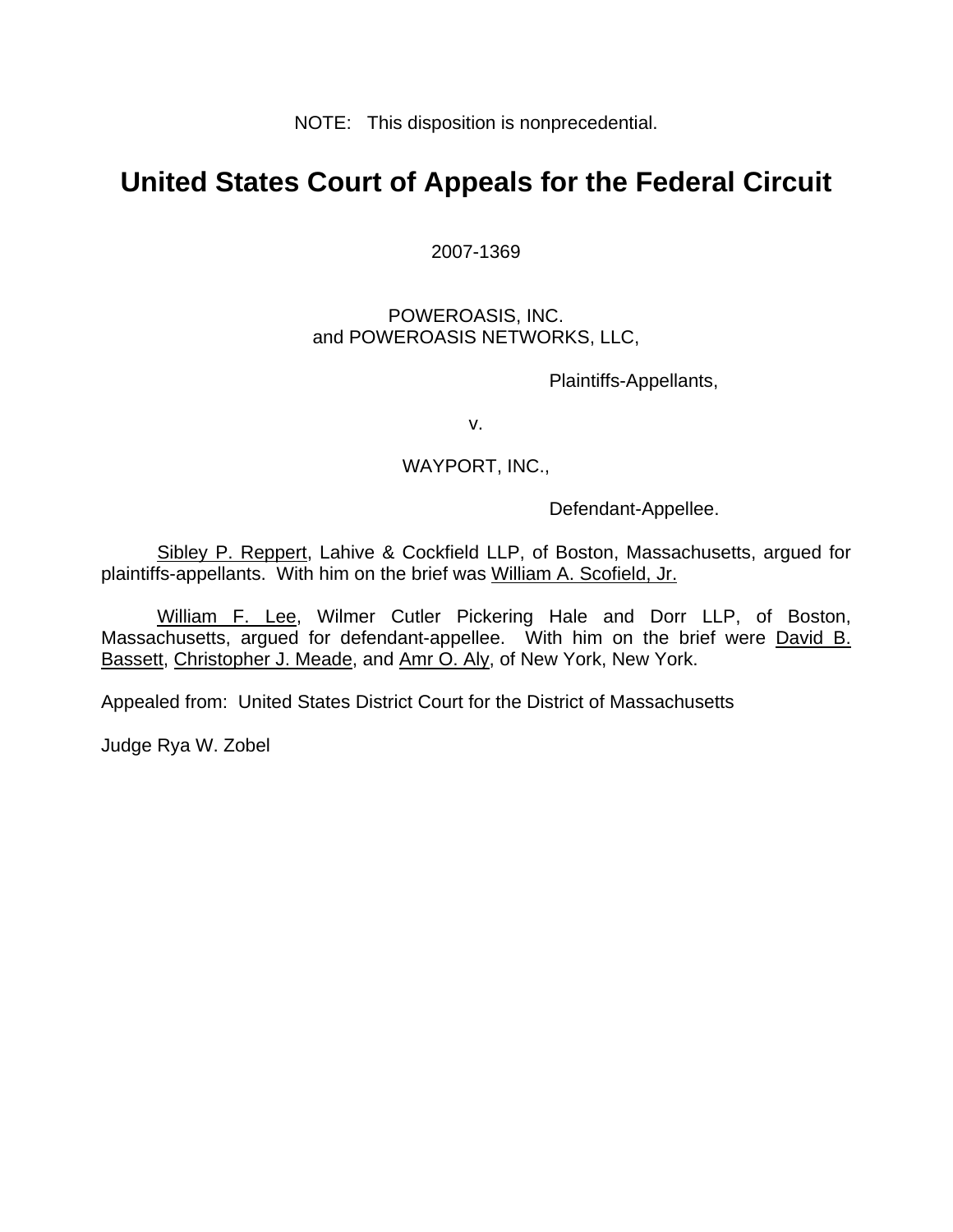NOTE: This disposition is nonprecedential.

## **United States Court of Appeals for the Federal Circuit**

2007-1369

## POWEROASIS, INC. and POWEROASIS NETWORKS, LLC,

Plaintiffs-Appellants,

v.

WAYPORT, INC.,

Defendant-Appellee.

Appeal from the United States District Court for the District of Massachusetts in case no. 04-CV-12023, Judge Rya W. Zobel.

\_\_\_\_\_\_\_\_\_\_\_\_\_\_\_\_\_\_\_\_\_\_\_\_\_\_\_\_\_\_

\_\_\_\_\_\_\_\_\_\_\_\_\_\_\_\_\_\_\_\_\_\_\_\_\_\_\_\_\_\_

DECIDED: April 11, 2008

Before NEWMAN, SCHALL, and MOORE, Circuit Judges.

MOORE, Circuit Judge.

PowerOasis, Inc. and PowerOasis Networks, LLC (PowerOasis) raise a number of claim construction arguments on appeal following the United States District Court for the District of Massachusetts's grant of summary judgment that claims 15, 18, 31, 35, 38, 40, and 49 of U.S. Patents Nos. 6,466,658 ('658 patent) and 6,721,400 ('400 patent) are not infringed by Wayport, Inc. We vacate and remand.

We need not discuss the specifics of PowerOasis's arguments because of our decision in PowerOasis, Inc. v. T-Mobile USA, Inc., No. 2007-1265 (Fed. Cir. Apr. 11, 2008), which holds claims 15, 18, 31, 35, 38, 40, and 49 of the '658 and '400 patents